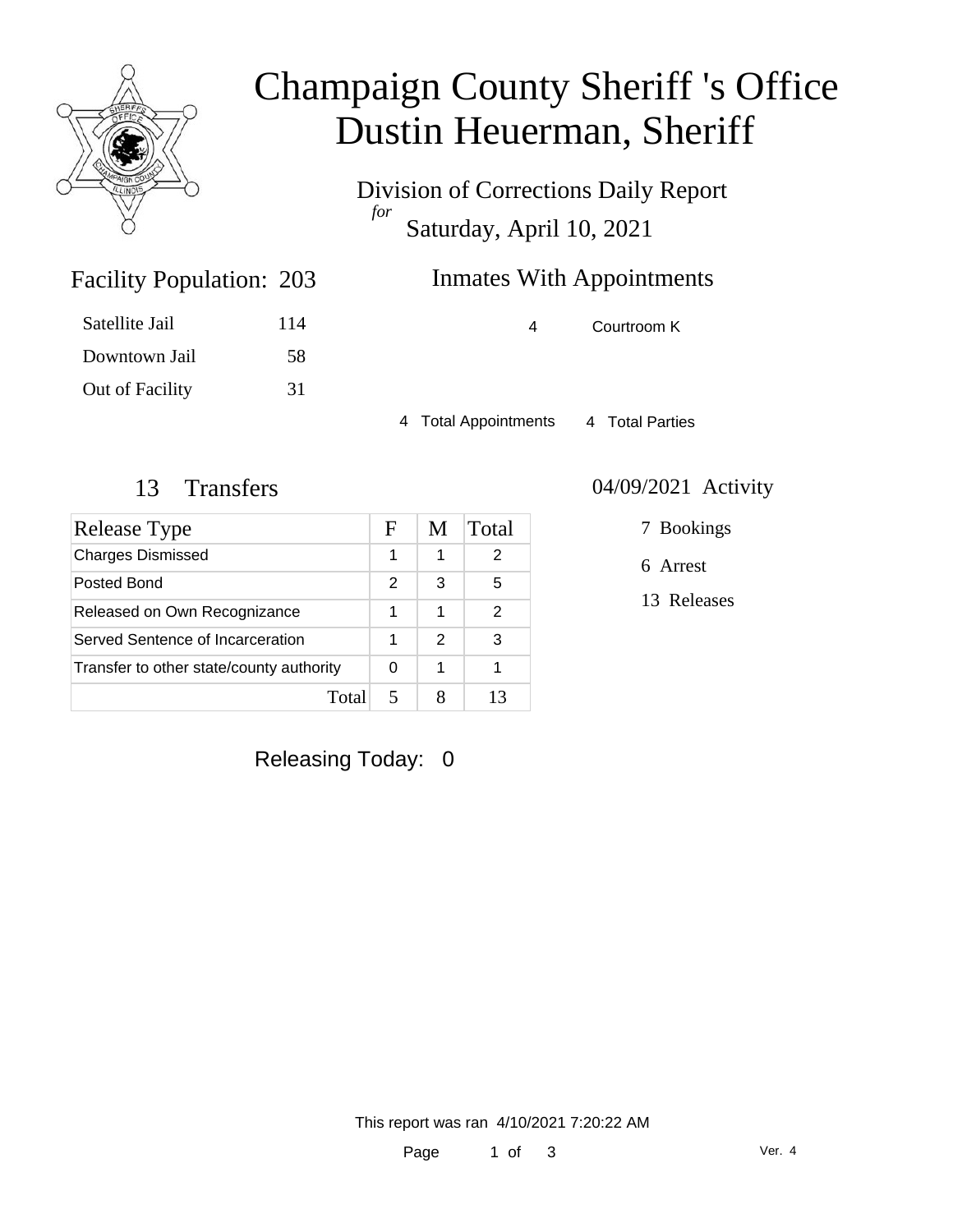

# Champaign County Sheriff 's Office Dustin Heuerman, Sheriff

Division of Corrections Daily Report *for* Saturday, April 10, 2021

#### Custody Status Count

- Electronic Home Dentention 29
	- Felony Arraignment 26
		- Felony Other 1
	- Felony Pre-Sentence 7
	- Felony Pre-Sentence DUI 1
		- Felony Pre-Trial 93
	- Felony Sentenced CCSO 1
	- Felony Sentenced IDOC 25
		- Hold Sentenced IDOC 5
	- Misdemeanor Arraignment 1
		- Misdemeanor Pre-Trial 5
			- Petition to Revoke 1
			- Remanded to DHS 8
				- Total 203

This report was ran 4/10/2021 7:20:22 AM